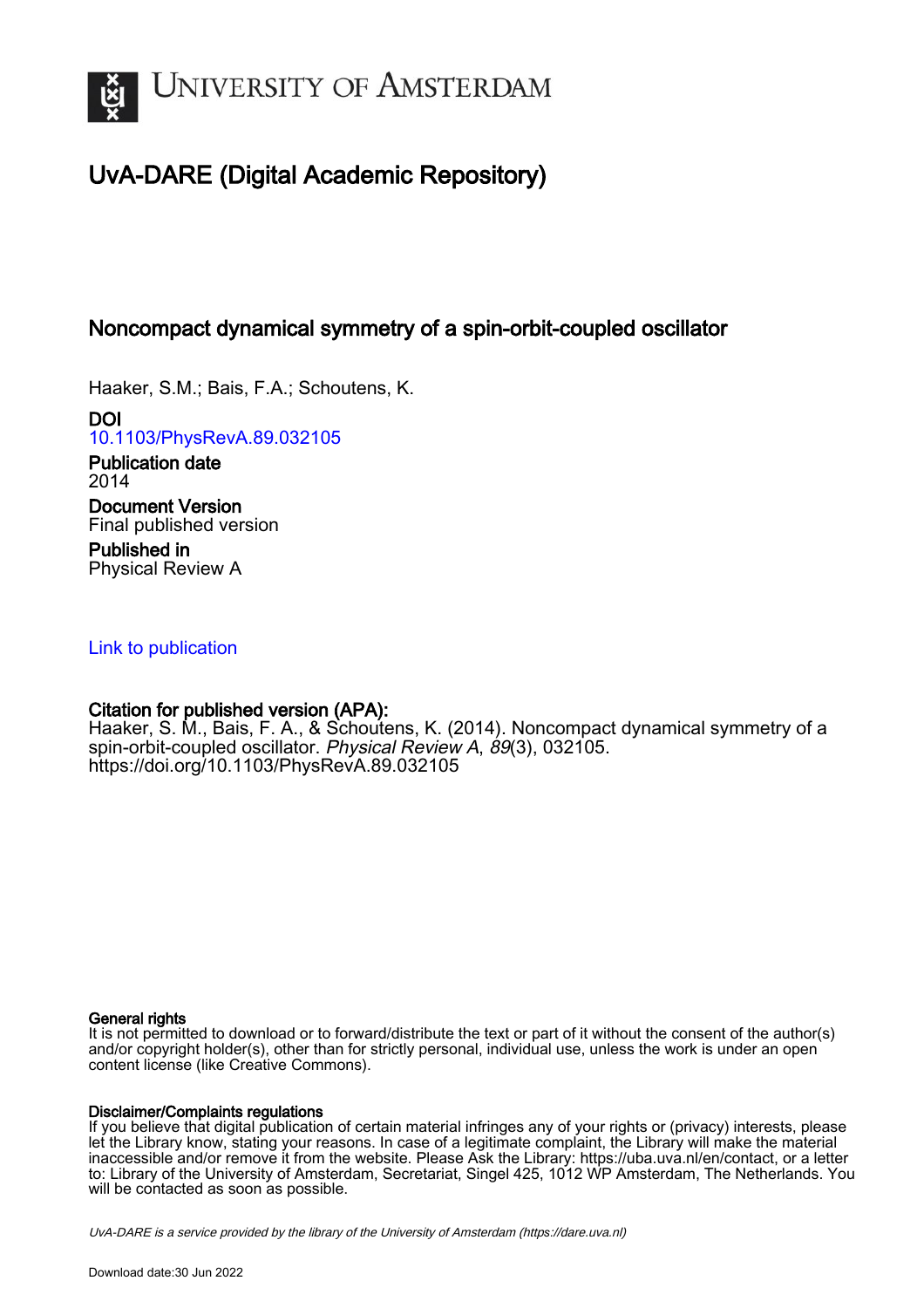#### **Noncompact dynamical symmetry of a spin-orbit-coupled oscillator**

S. M. Haaker,  $1, *$  F. A. Bais,  $1, 2$  and K. Schoutens<sup>1</sup>

<sup>1</sup>*Institute for Theoretical Physics, University of Amsterdam, Science Park 904, 1090 GL Amsterdam, The Netherlands*

<sup>2</sup>*Santa Fe Institute, Santa Fe, New Mexico 87501, USA*

(Received 25 September 2013; revised manuscript received 24 December 2013; published 5 March 2014)

We explain the finite as well as infinite degeneracy in the spectrum of a particular system of spin- $\frac{1}{2}$  fermions with spin-orbit coupling in three spatial dimensions. Starting from a generalized Runge-Lenz vector, we explicitly construct a complete set of symmetry operators, which span a noncompact SO(3*,*2) algebra. The degeneracy of the physical spectrum only involves an infinite, so-called *singleton* representation. In the branch where orbital and spin angular momentum are aligned, the full representation appears, constituting a three-dimensional analog of Landau levels. Antialigning the spin leads to a finite degeneracy due to a truncation of the singleton representation. We conclude the paper by constructing the spectrum generating algebra of the problem.

DOI: [10.1103/PhysRevA.89.032105](http://dx.doi.org/10.1103/PhysRevA.89.032105) PACS number(s): 03*.*65*.*Fd*,* 02*.*20*.*−a*,* 71*.*70*.*Di*,* 73*.*43*.*−f

#### **I. INTRODUCTION**

The rich structure revealed by topological phases of matter inspire the investigation of model systems where such phases can be realized. Well-known examples are the integer and fractional quantum Hall (OH) phases  $[1,2]$ , which can be characterized by their topology and for which model states have been constructed in a wide variety starting with the work of Laughlin [\[3\]](#page-6-0). Recently, a larger class of topological phases have been proposed and discovered: the time-reversal (TR) invariant topological insulators which can be labeled by topological invariants due to their Bloch wave band structure  $[4,5]$ . In the two-dimensional case, the authors of [\[6\]](#page-6-0) proposed a continuum TR symmetric model, effectively consisting of two integer QH states of opposite chirality. In 2013, Li and Wu proposed a three-dimensional continuum model for TR invariant topological insulators [\[7\]](#page-6-0). They studied a particular model for spin- $\frac{1}{2}$  fermions in the background of a non-Abelian gauge potential, tuned in such a way that a flat dispersion [three-dimensional (3D) Landau levels] is achieved. The authors argue that this model has helical Dirac surface modes if open boundary conditions are imposed. These modes are protected by time-reversal symmetry and are indicative of a nontrivial 3D topological insulator phase. A number of suggestions for experimental realization have been made, such as in strained semiconductors or in ultracold atomic matter with synthetic spin-orbit (SO) coupling (see, for example,  $[8,9]$ ).

In paper [\[7\]](#page-6-0), the authors focus on the construction of the eigenfunctions of the model, revealing some remarkable properties such as a form of quaternionic analyticity. In this paper, we present a complementary algebraic approach to the problem. A particular goal is to understand the degeneracies in the spectrum on the basis of an underlying symmetry algebra. In general, compact symmetry algebras lead to finite degeneracies, whereas noncompact symmetries give infinite degeneracies. In our work, we are confronted with a mixture of finite and infinite degeneracies in the spectrum, posing a puzzle on the nature of the underlying symmetry algebra. This problem was studied in [\[10\]](#page-6-0) as well, where the authors conclude that an accidental degeneracy does not always imply an underlying symmetry. We show that there are a finite number of operators commuting with the Hamiltonian which form a nonlinear algebra, which we recognize as a "deformed" SO(3*,*2) symmetry. These generators include the spin- $\frac{1}{2}$  generalization of a pair of symmetry vectors that are reminiscent of the Runge-Lenz vector of the Kepler problem. After a simple rescaling of the operators, we obtain the linear noncompact Lie algebra SO(3*,*2). The so-called *singleton* representation of this algebra plays a key role in explaining both the infinite and finite degeneracies that feature in the spectrum.

We remark that, quite generally, an insight into the (maximal) symmetry algebra underlying a (one-body or many-body) quantum problem is quite useful. On the one hand, the representation theory provides a catalog of possible families of quantum states, and, on the other hand, an algebraic structure may contain clues to an underlying geometric picture. An example featuring both these aspects is the  $W_{1+\infty}$  symmetry of specific quantum Hall phases of two-dimensional (2D) electrons [\[11,12\]](#page-6-0). This symmetry reflects the incompressibility of the quantum Hall quantum liquids and it enables an algebraic organization of edge excitations of these same liquids.

This paper is organized as follows: In Sec.II, we will present the Hamiltonian of our interest. We discuss its spectrum and the degeneracies it has. Section [III](#page-3-0) is devoted to the symmetry algebra of the system. We write all the symmetry operators in a coordinate independent form and show that they form a nonlinear algebra. Moreover, we show that a simple rescaling of the operators results in a linear algebra and we give the representations of this algebra. In Sec. [IV,](#page-5-0) we present the operators that allow us to connect states of different energies, the so-called spectrum generating algebra. We end the paper with the conclusions and some ideas for future research in Sec. [V.](#page-6-0)

#### **II. SPIN-ORBIT-COUPLED HARMONIC OSCILLATOR**

The model proposed by [\[7\]](#page-6-0) to describe a continuous threedimensional topological insulator is a spin- $\frac{1}{2}$  fermion in a 3D harmonic potential and with a spin-orbit coupling of fixed

<sup>\*</sup>s.m.haaker@uva.nl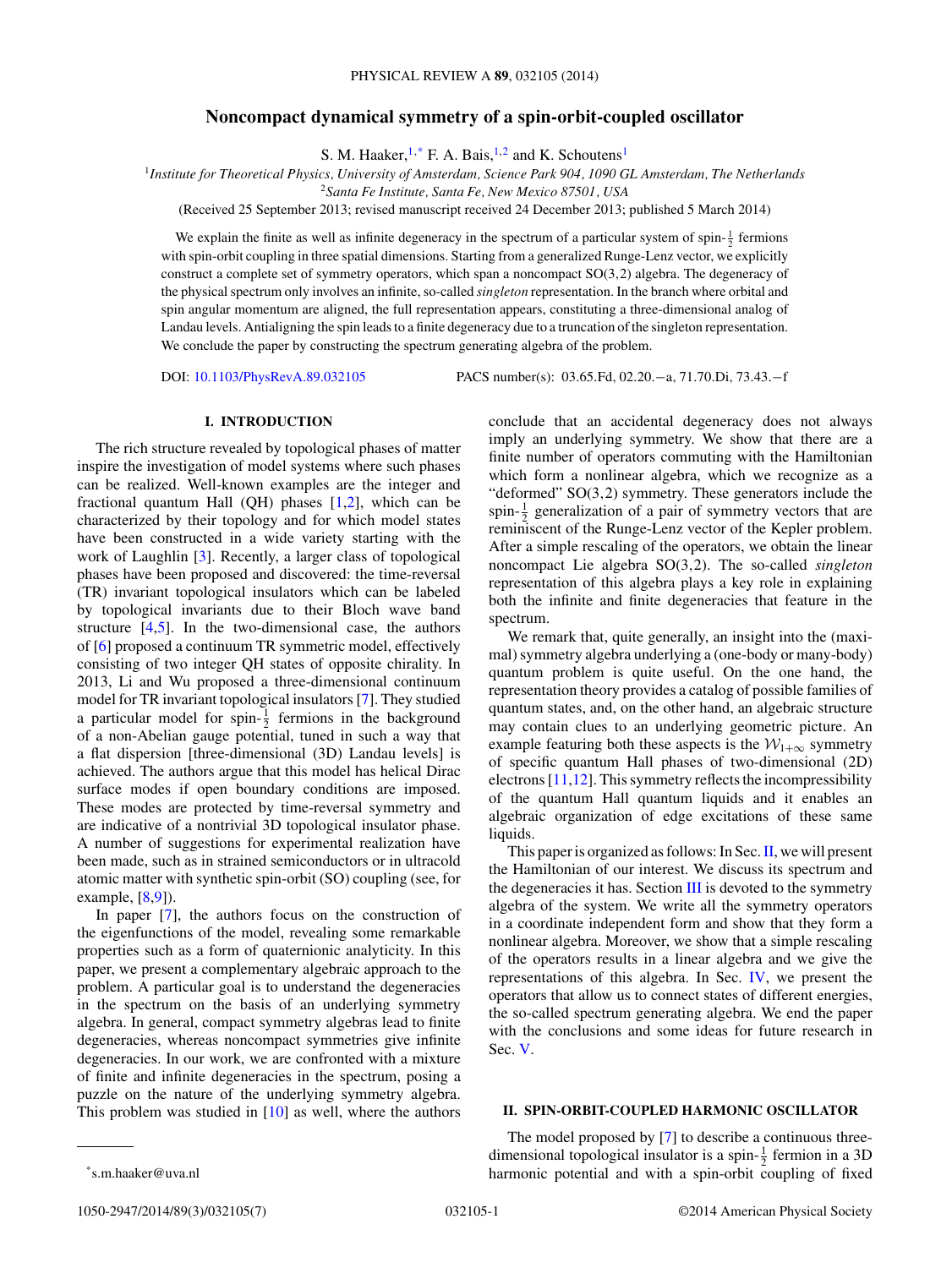<span id="page-2-0"></span>strength. The Hamiltonian reads as

$$
H = \frac{p^2}{2m} + \frac{1}{2}m\omega^2 r^2 - \omega \mathbf{L} \cdot \boldsymbol{\sigma},\tag{1}
$$

where  $L_i$  is the usual orbital angular momentum and  $\sigma_i$  are the Pauli matrices. The model is mathematically equivalent to a spin- $\frac{1}{2}$  particle minimally coupled to a static external SU(2) gauge field plus a particular scalar potential

$$
H = \frac{1}{2m} (p - qA)^2 + V(r),
$$
 (2)

where the components of the vector potential are  $A_i =$  $\frac{1}{2}\omega\epsilon_{ijk}\sigma_jr_k$  and the harmonic potential is  $V(r) = -\frac{1}{2}m\omega^2r^2$ . Note that the components of  $A$  are  $2 \times 2$  matrices. Since these components do not commute with each other, this is a so-called non-Abelian gauge field. The field strength associated to this gauge field points in the radial direction and grows with *r*. This gauge potential can be seen as the 3D version of two different 2D ones. For fixed radius  $r = 1$ , this is a spin- $\frac{1}{2}$ particle confined to *S*<sup>2</sup> in a perpendicular magnetic field, resulting in non-Abelian Landau levels on the sphere [\[13\]](#page-6-0). In  $\mathbb{R}^2$  it describes two decoupled layers of quantum Hall states where the two types of particles feel an opposite perpendicular magnetic field, which was mentioned in the Introduction [\[6\]](#page-6-0).

In the remainder of this paper we will use the notation in the form of the 3D spin-orbit-coupled harmonic oscillator given in Eq. (1) and we will work in units where  $m = \frac{1}{2}$ ,  $\omega = 1$ ,  $\hbar = 1$ . Since this is a single-particle radial problem there are several ways of solving the system. As we are interested in the algebraic approach we will look for operators that commute with the Hamiltonian. First of all, *H* commutes with the total angular momentum operators  $\mathbf{J} = \mathbf{L} + \frac{1}{2}\boldsymbol{\sigma}$ . So, the Hilbert space will arrange into SU(2) multiplets, where every irreducible representation may be labeled by its  $J^2$  eigenvalue  $j_{\pm}(j_{\pm} + 1)$ . Here,  $j_{\pm} = l \pm \frac{1}{2}$  and  $l = 0, 1, \ldots$  is associated with the orbital angular momentum  $L^2$ . We can diagonalize in  $J^2$  and  $J_3$  as is standard in the SU(2) case, but we will choose a slightly different convention. Instead, we first define  $A_3 \equiv L \cdot \sigma + 1$ . This operator commutes with *H* and with  $J^2$ and its eigenvalue can be easily obtained from the relation  $A_3 = \mathbf{J}^2 - \mathbf{L}^2 + \frac{1}{4}$ . We will label the eigenstates of *H* by their  $A_3$  and  $J_3$  eigenvalues

$$
A_3 \psi_{n,l',m} = l' \psi_{n,l',m}, \quad J_3 \psi_{n,l',m} = m \psi_{n,l',m}, \quad (3)
$$

where  $l' = \pm 1, \pm 2, ...$  and  $-(|l'| - \frac{1}{2}) \le m \le |l'| - \frac{1}{2}$ . The eigenvalues of  $J^2$  in terms of  $l'$  follow from the relation  $J^2 = A_3^2 - \frac{1}{4}$ . In Sec. [IV,](#page-5-0) we will derive the spectrum by constructing energy ladder operators. At this point, we will solve the Schrödinger equation, giving us the spectrum and the energy eigenstates. If we switch to spherical coordinates and use separation of variables, the angular part is a linear combination of spherical harmonics  $Y_{lm}(\Omega)$ :

$$
\chi_{lm}^{+} = \sqrt{\frac{l+m+1}{2l+1}} Y_{lm} {1 \choose 0} + \sqrt{\frac{l-m}{2l+1}} Y_{l,m+1} {0 \choose 1},
$$
  

$$
\chi_{lm}^{-} = \sqrt{\frac{l-m}{2l+1}} Y_{lm} {1 \choose 0} - \sqrt{\frac{l+m+1}{2l+1}} Y_{l,m+1} {0 \choose 1},
$$

$$
(4)
$$

where the spin states are diagonal in  $\sigma_z$ . Note that we momentarily switched to labeling the states by  $l$  and  $\pm$ , where  $L^2 \chi_{lm}^{\pm} = l(l+1) \chi_{lm}^{\pm}$ . The (unnormalized) radial part of the eigenstates is the same for both  $\pm$  states:

$$
R_{kl}(r) = r^l e^{-r^2/4} L\big(-2k, 2l + \frac{5}{2}, r^2/2\big). \tag{5}
$$

*L* is a generalized Laguerre polynomial, which in this particular case has a finite number of terms. The spectrum is the following:

$$
E = \begin{cases} 2k + \frac{3}{2}, & l' > 0\\ 2k - 2l' + \frac{5}{2}, & l' < 0 \end{cases}
$$
 (6)

where  $k = 0, 1, \ldots$  The energy does not depend on  $m$ , as it should not, because of conservation of total angular momentum **J**. But, there is a bigger (accidental) degeneracy in the system. For the  $+$  branch, the energy also does not depend on *l'*, resulting in an infinite degeneracy at every energy level. On the other hand, the − branch has a degeneracy in *l* , but it is finite. We can express the energy in terms of a new quantum number *n* as

$$
E = n + \frac{3}{2}, \quad \begin{cases} l' > 0 : n = 0, 2, \dots, \\ l' < 0 : n = 3, 5, \dots. \end{cases} \tag{7}
$$

For *n* even, the energy levels have an infinite degeneracy and for odd *n*, the allowed values of *l'* are  $l' = -1, \ldots, \frac{1}{2}(1 - n)$ . The spectrum is depicted in Fig. 1. We want to stress that the infinite degeneracy of the  $+$  branch is only present when the strength of the spin-orbit coupling term in the Hamiltonian is exactly  $-\omega$ . (If the strength is exactly opposite, i.e.,  $+\omega$ , there would be an infinite degeneracy in the − branch.)



FIG. 1. (Color online) The spectrum of the spin-orbit-coupled harmonic oscillator. The blue dots represent the states of the  $+$  branch. At each energy level, they are infinitely degenerate with only a lower bound at  $l' = 1$ . The green squares represent a state of the finitely degenerate − branch. In both cases, for every value of *l* there is at most one SU(2) multiplet.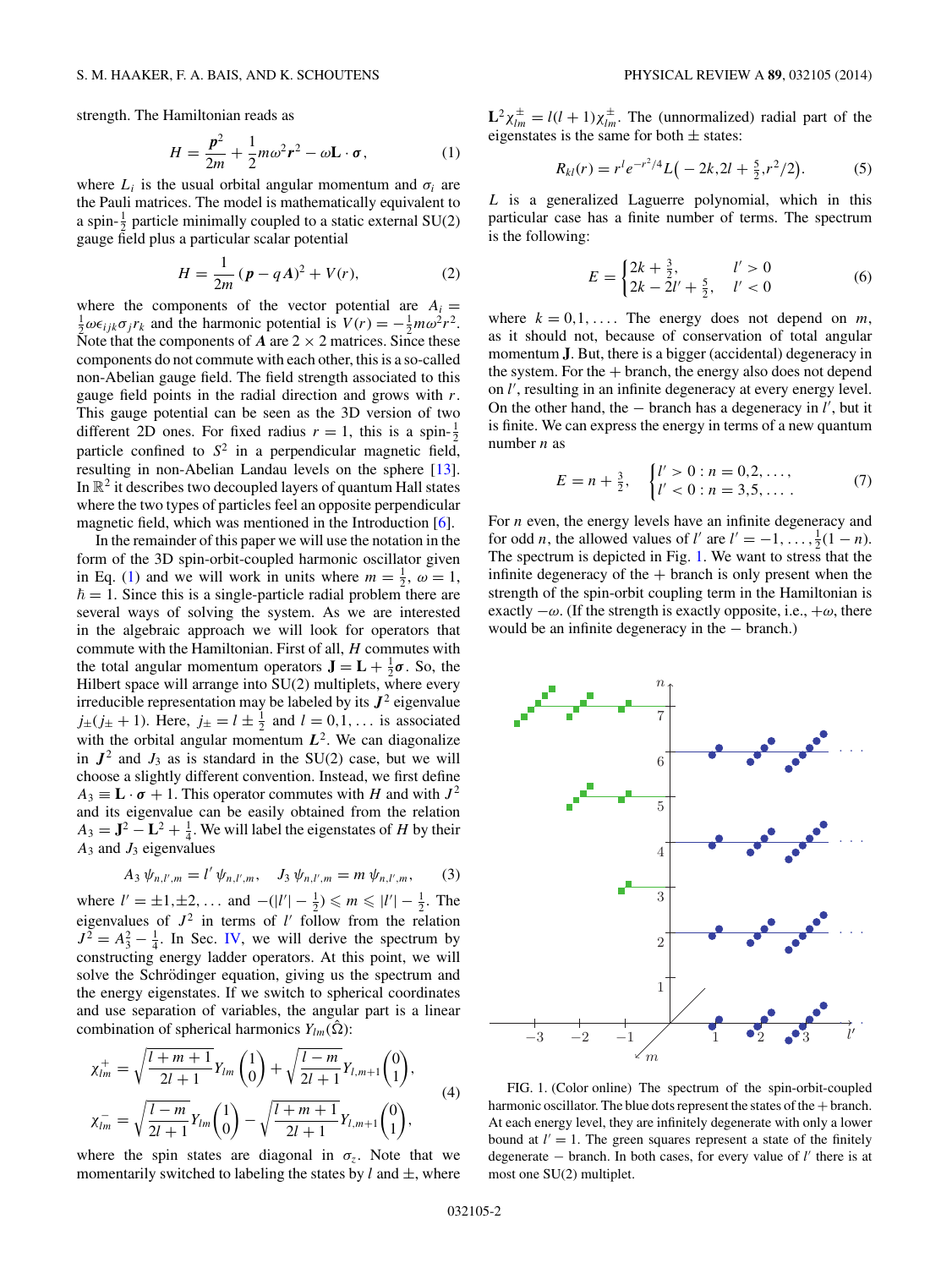#### **III. SYMMETRY ALGEBRA**

<span id="page-3-0"></span>The aim of this paper is to understand the degeneracies in the spectrum from an underlying symmetry algebra. The authors of [\[10\]](#page-6-0) raised the question if an accidental degeneracy always implies a symmetry algebra. They investigated the degeneracies of the Hamiltonian in Eq. [\(1\)](#page-2-0) and concluded that there was no such algebra. Their conclusions were mainly based on the fact that a Lie algebra has either only finitedimensional nontrivial irreducible representations or only infinite-dimensional ones, depending on if it is a compact or a noncompact algebra, respectively. Clearly, the spectrum of *H* contains both finite- and infinite-dimensional representations, which is indeed a puzzle. Moreover, they constructed operators that connect different SU(2) multiplets within one energy level by mapping SU(2) highest weight states onto each other, but these operators do not commute with *H*.

We will show that it is possible to construct operators that commute with *H* and couple the different SU(2) multiplets. And, we will show that these operators have an underlying noncompact Lie algebra structure. Consider the following two vectors of Hermitian operators:

$$
\widetilde{M}_i = \frac{1}{4} (r_i A_3 + A_3 r_i) + \frac{1}{2} [(\mathbf{p} \times \mathbf{J})_i - (\mathbf{J} \times \mathbf{p})_i],
$$
  
\n
$$
\widetilde{N}_i = \frac{1}{2} (p_i A_3 + A_3 p_i) - \frac{1}{4} [(\mathbf{r} \times \mathbf{J})_i - (\mathbf{J} \times \mathbf{r})_i].
$$
\n(8)

Note the symmetry in the two definitions above under the map  $r_i \rightarrow 2p_i$  and  $p_i \rightarrow -\frac{1}{2}r_i$ , which is in fact of order four. We remark that the Hamiltonian has not just this discrete symmetry but the continuous  $U(1)$  version of it. One may explicitly show that **M** and **N** both transform as vectors under *J* and that they commute with the Hamiltonian. Moreover, they connect different SU(2) irreducible representations with each other, so they are exactly the operators that we were

looking for. These operators are spin- $\frac{1}{2}$  generalizations of the well-known Runge-Lenz vector present in the Kepler problem.

We wish to determine the algebra formed by **M** and **N** together with  $J$  and  $A_3$ . When we compute the commutation relations of these operators amongst themselves, we run into terms nonlinear in *H* and *A*3. The explicit commutation relations are given in the Appendix. The nonlinearity encountered here is very similar to what happens in the Kepler problem. In that case, the Runge-Lenz vector *A*RL transforms as a vector under orbital angular momentum *L*, but the commutation relations with itself are  $[A_i^{RL}, A_j^{RL}] = -i\epsilon_{ijk}2H^K A_k^{RL}$ , where  $H<sup>K</sup>$  is the Hamiltonian of the Kepler problem. The vector needs to be rescaled by  $(-2H^{K})^{-\frac{1}{2}}$  in order to obtain the SO(4) commutation relations.

With this in mind, we set out to find an appropriate rescaling factor, which would enable us to get more grip on the problem. The easiest way to find the appropriate rescaling is by looking at the action of the symmetry operators on an energy eigenstate  $\psi_{n,l',m}$ . In order to do so, we write the operators on a Cartan basis. First, redefine

$$
\widetilde{M}_{\pm} = \frac{1}{\sqrt{2}} (\widetilde{M}_x \pm i \widetilde{M}_y), \quad \widetilde{N}_{\pm} = \frac{1}{\sqrt{2}} (\widetilde{N}_x \pm i \widetilde{N}_y). \tag{9}
$$

As Cartan subalgebra we obviously choose  $\{J_3, A_3\}$  and the operators corresponding to the root vectors are  $J^{\pm}$  and

$$
\widetilde{A}_{+} = \frac{1}{\sqrt{2}} (\widetilde{M}_{z} - i \widetilde{N}_{z}), \quad \widetilde{A}_{-} = \frac{1}{\sqrt{2}} (\widetilde{M}_{z} + i \widetilde{N}_{z}),
$$
\n
$$
\widetilde{B}_{+} = -\frac{1}{\sqrt{2}} (\widetilde{M}_{+} - i \widetilde{N}_{+}), \quad \widetilde{B}_{-} = -\frac{1}{\sqrt{2}} (\widetilde{M}_{-} + i \widetilde{N}_{-}), \quad (10)
$$
\n
$$
\widetilde{C}_{+} = \frac{1}{\sqrt{2}} (\widetilde{M}_{-} - i \widetilde{N}_{-}), \quad \widetilde{C}_{-} = \frac{1}{\sqrt{2}} (\widetilde{M}_{+} + i \widetilde{N}_{+}).
$$

The action of these operators on an energy eigenstate is

$$
J_{\pm}\psi_{n,l',m} = \sqrt{\frac{1}{2}\left(l'-m\mp\frac{1}{2}\right)\left(l'+m\pm\frac{1}{2}\right)}\psi_{n,l',m\pm1},
$$
  
\n
$$
\widetilde{A}_{\pm}\psi_{n,l',m} = \sqrt{\frac{1}{2}\left(l'-m\pm\frac{1}{2}\right)\left(l'+m\pm\frac{1}{2}\right)(n+2l'\pm1)}\psi_{n,l'\pm1,m},
$$
  
\n
$$
\widetilde{B}_{\pm}\psi_{n,l',m} = \frac{l'}{2|l'|}\sqrt{\left(l'+m\pm\frac{1}{2}\right)\left(l'+m\pm\frac{3}{2}\right)(n+2l'\pm1)}\psi_{n,l'\pm1,m\pm1},
$$
  
\n
$$
\widetilde{C}_{\pm}\psi_{n,l',m} = \frac{l'}{2|l'|}\sqrt{\left(l'-m\pm\frac{1}{2}\right)\left(l'-m\pm\frac{3}{2}\right)(n+2l'\pm1)}\psi_{n,l'\pm1,m\mp1}.
$$
\n(11)

Now, it is quite easy to guess the right rescaling operator. Consider the operator  $F = H + 2A_3 - \frac{5}{2}$ , which commutes with  $H$ ,  $A_3$ , and  $J_i$  and has the following eigenvalues:

$$
F\psi_{n,l',m} = (n+2l'-1)\psi_{n,l',m}.
$$
 (12)

The operators in (10) commute with *F* as  $[F, A_{\pm}] = \pm 2A_{\pm}$ , and similarly for  $B_{\pm}$  and  $C_{\pm}$ . Now, rescale them as  $A_{+} = \frac{1}{A_{+}} A_{+}$  and  $A_{-} = \widetilde{A}_{-} \frac{1}{A_{-}}$  and again the same way for  $\widetilde{B}_{+}$  and  $\frac{1}{\sqrt{F}}\widetilde{A}_+$  and  $\widetilde{A}_- = \widetilde{A}_-\frac{1}{\sqrt{F}}$  and again the same way for  $\widetilde{B}_\pm$  and

 $C_{\pm}$ . Note that the order of the operators is important to ensure that  $A^{\dagger}_{+} = A_{-}$  and that the right factor is obtained when acting on an energy eigenstate. For the scaling factor *F* to be well defined we need to make sure that  $F > 0$  for all states in the Hilbert space. This condition is met for the states of the  $+$ branch, but the  $-$  branch includes states for which  $F = 0$ . We will address this point after discussing the representations of SO(3*,*2).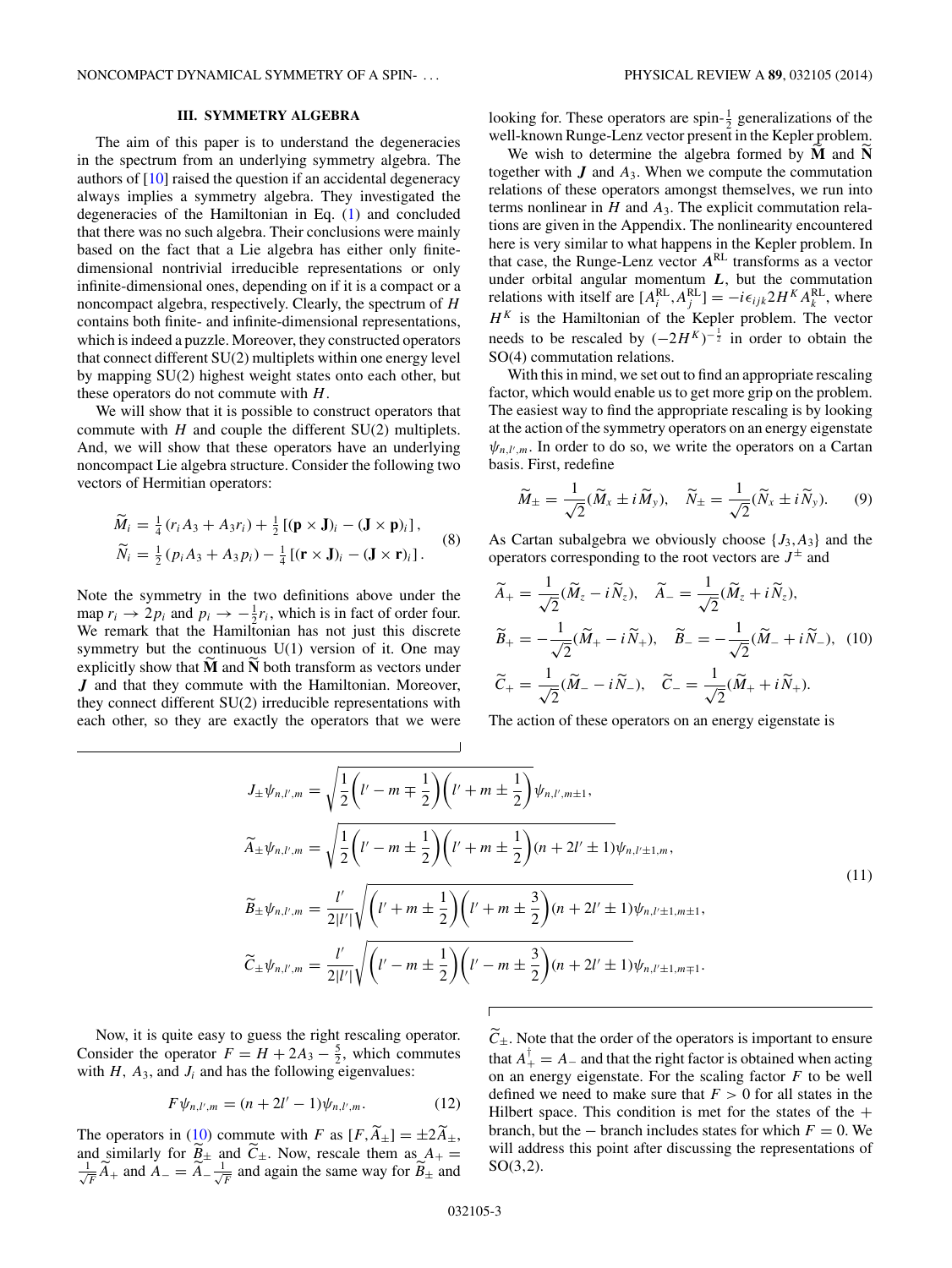

FIG. 2. Root diagram of the rescaled algebra corresponding to SO(3*,*2). It is of rank 2, where we choose as Cartan subalgebra  ${J_3, A_3}.$ 

From the definitions of  $J_i$ ,  $A_3$ ,  $A_{\pm}$ ,  $B_{\pm}$ , and  $C_{\pm}$  we can explicitly compute the commutation relations of the rescaled symmetry operators, by acting on an energy eigenstate. They form a 10-dimensional (linear) Lie algebra of rank 2, corresponding to the noncompact algebra SO(3*,*2). The corresponding group consists of transformations that leave the quadratic form  $x_1^2 + x_2^2 + x_3^2 - x_4^2 - x_5^2$  invariant. As said before, we choose as Cartan subalgebra  $\{J_3, A_3\}$ , which both are compact generators, leading to the root diagram shown in Fig. 2. The nonzero commutators are

$$
[A_3, A_{\pm}] = \pm A_{\pm}, \quad [J_3, J_{\pm}] = \pm J_{\pm},
$$
  
\n
$$
[A_3, B_{\pm}] = \pm B_{\pm}, \quad [J_3, B_{\pm}] = \pm B_{\pm},
$$
  
\n
$$
[A_3, C_{\pm}] = \pm C_{\pm}, \quad [J_3, C_{\pm}] = \mp C_{\pm},
$$
  
\n
$$
[J_{\pm}, A_{\pm}] = \pm B_{\pm}, \quad [J_{\mp}, B_{\pm}] = \pm A_{\pm},
$$
  
\n
$$
[J_{\mp}, A_{\pm}] = \pm C_{\pm}, \quad [J_{\pm}, C_{\pm}] = \pm A_{\pm},
$$
  
\n
$$
[A_{\mp}, B_{\pm}] = \pm J_{\pm}, \quad [A_{\pm}, C_{\mp}] = \mp J_{\pm},
$$
  
\n
$$
[J_{+}, J_{-}] = J_3, \quad [B_{+}, B_{-}] = -(A_3 + J_3),
$$
  
\n
$$
[A_{+}, A_{-}] = -A_3, \quad [C_{+}, C_{-}] = -(A_3 - J_3).
$$

Since the symmetry operators  $\{J_i, A_3, \widetilde{M}_i, \widetilde{N}_i\}$  and the rescaling operator *F* are Hermitian, we need to study the unitary representations of SO(3*,*2), if we want to describe the spectrum in Fig. [1.](#page-2-0) As we mentioned before, it is well known that the nontrivial unitary irreducible representations of a noncompact group are all infinite dimensional. The unitary infinite-dimensional representations of the covering group of SO(3*,*2) have been studied by a number of authors [\[14,15\]](#page-7-0), while they were completely classified by Evans [\[16\]](#page-7-0). One of the reasons why they attracted a lot of attention is because SO(3*,*2) and SO(4*,*1) are the only simple Lie groups which can be contracted to the Poincaré group.

Following Evan's notation, a representation can be labeled by its *extremal weight* (*q,s*) in the same way that one usually labels a representation of a compact group by its highest weight. The lower bound of  $A_3$  is indicated by  $q$  and the lowest SU(2) multiplet of the irreducible representation is labeled by *s*. The representation that forms the  $+$  branch has  $q = 1$  and  $s = \frac{1}{2}$ . This representation was first found by Ehrman [\[14\]](#page-7-0), and later Dirac wrote an explicit form of this representation [\[15\]](#page-7-0), which is known as the *Dirac singleton* of spin- $\frac{1}{2}$ . It is one of the singleton representations because all its weights have unit multiplicity. Whereas representations of compact groups

are uniquely labeled by the value of the Casimir operators, noncompact groups might allow more than one inequivalent representation. This is the case for the representation that we are considering.

For completeness, we give the action of the SO(3*,*2) operators on the eigenstates of *H*, which are indeed in exact agreement with those on the states of the singleton representation:

$$
J_{\pm}\psi_{n,l',m} = \sqrt{\frac{1}{2}\left(l'-m\mp\frac{1}{2}\right)\left(l'+m\pm\frac{1}{2}\right)}\psi_{n,l',m\pm1},
$$
  
\n
$$
A_{\pm}\psi_{n,l',m} = \sqrt{\frac{1}{2}\left(l'-m\pm\frac{1}{2}\right)\left(l'+m\pm\frac{1}{2}\right)}\psi_{n,l'\pm1,m},
$$
  
\n
$$
B_{\pm}\psi_{n,l',m} = \frac{l'}{2|l'|}\sqrt{\left(l'+m\pm\frac{1}{2}\right)\left(l'+m\pm\frac{3}{2}\right)}\psi_{n,l'\pm1,m\pm1},
$$
  
\n
$$
C_{\pm}\psi_{n,l',m} = \frac{l'}{2|l'|}\sqrt{\left(l'-m\pm\frac{1}{2}\right)\left(l'-m\pm\frac{3}{2}\right)}\psi_{n,l'\pm1,m\mp1}.
$$
  
\n(14)

The structure and weight multiplicities of the representations can be well described by studying the decompositions under the various maximal subalgebras of SO(3*,*2). The following are the regular subalgebras that share the same Cartan subalgebra:

- (a)  $SO(2) \times SO(3)$  generated by  $A_3$  and  $J_i$ ,
- (b) SO(2,1)  $\times$  SO(2) generated by  $A_3$ ,  $A_{\pm}$ , and  $J_3$ ,

(c)  $SO(2,1) \times SO(2,1) = SO(2,2)$  generated by  $B_{\pm}$ ,  $C_{\pm}$ , and  $A_3 \pm J_3$ .

The weight decomposition under these subalgebras is shown in Fig. [3](#page-5-0) for the representation with  $l' > 0$ . The weight diagram of the inequivalent representation with  $l' < 0$  is obtained by reflection in the *m* axis.

It turns out that there is one more regular maximal subalgebra of interest in this problem. Clearly, the SO(3*,*2) has not just the SO(2*,*2) we just discussed, but also a SO(3*,*1) subalgebra which is maximal. It is generated by the  $J_i$  operators where we add the rescaled  $\dot{M}_i$  operators, denoted by  $M_i$  (picking  $N_i$ ) instead of  $M_i$  gives an equivalent representation). The  $M_i$  operators can be expressed in terms of the SO(3*,*2) roots as follows:

$$
M_z = \frac{1}{\sqrt{2}}(A_+ + A_-), \quad M_\pm = \frac{1}{\sqrt{2}}(C_\mp - B_\pm). \tag{15}
$$

Note that we can not choose the same Cartan subalgebra since  $A_3$  is not part of this subalgebra. When we act on the eigenstates of the Hamiltonian, we obtain exactly the same coefficients and multiplicities as described by Harish-Chandra in [\[17\]](#page-7-0), where he constructs the unitary infinite-dimensional representations of SO(3*,*1) in terms of the irreducible representations of the SO(3) subalgebra. From this we may conclude that the degeneracies in the spectrum also form an irreducible representation (principal series) under the  $(3 + 1)$ -dimensional Lorentz algebra. Bearing the inclusions  $SO(3,2)$  ⊃  $SO(3,1)$  ⊃ SO(3) in mind, it is not so surprising that the singleton remains irreducible under SO(3*,*1), in contrast with the situation for SO(2*,*2) depicted in Fig. [3\(c\).](#page-5-0) The largest symmetry in our problem, however, remains the SO(3*,*2) algebra.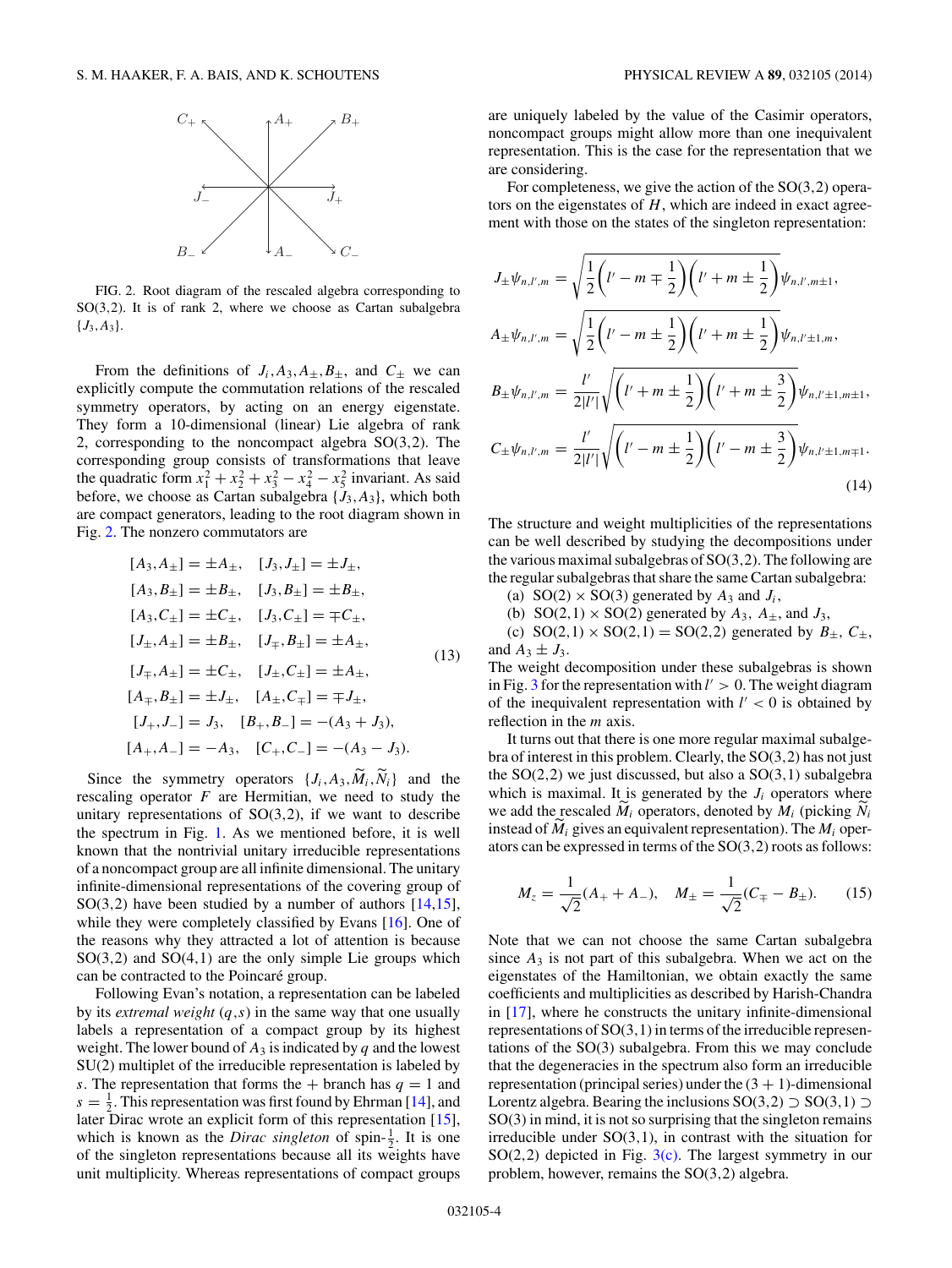<span id="page-5-0"></span>

FIG. 3. (Color online) The three decompositions of the singleton under the subalgebras (a)–(c). The drawn lines connect the weights corresponding to the irreducible representations of these subalgebras. The figure shows the representation with  $l' > 0$ . The inequivalent representation with  $l' < 0$  can be obtained by reflecting in the  $m$  axis.

Now, let us return to the physical unrescaled operators

$$
\tilde{A}_{+} = \sqrt{F}A_{+} = \frac{1}{\sqrt{2}}(\tilde{M}_{z} - i\tilde{N}_{z}),
$$
\n
$$
\tilde{A}_{-} = A_{-}\sqrt{F} = \frac{1}{\sqrt{2}}(\tilde{M}_{z} - i\tilde{N}_{z}),
$$
\n(16)

where  $\tilde{B}_{\pm}$ ,  $\tilde{C}_{\pm}$  are defined in the same fashion. We want to check what the influence is of the rescaling factor *F* on the singleton representation. In other words, knowing the SO(3*,*2) representation, how do we obtain the spectrum of the physical system? First, note that the SU(2) multiplets are not affected by the rescaling factor since *J* has not been rescaled and commutes with *F*. So, we need to figure out which SU(2) representations are present in the physical spectrum. We mentioned before that  $F > 0$  for all the states of the  $+$  branch, meaning that the coefficients of the physical unrescaled operators will be altered by this factor, but we will still be left with an infinite-dimensional representation characterized by the same lower bound  $l' = 1$  and with the same multiplicities. The − branch, the states with negative *A*<sup>3</sup> eigenvalue, also form an infinite representation under SO(3,2) in this case with an upper bound  $l' = -1$ , but the physical lowering operators annihilate the states for  $l' = \frac{1}{2}(1 - n)$ . This creates a lower bound depending on the energy level, resulting in a finite-dimensional truncation of the representation. This all perfectly agrees with the spectrum in Fig. [1.](#page-2-0)

We remark that the operator-dependent scale transformations (16) are very similar to the so-called Holstein-Primakoff transformations [\[18\]](#page-7-0). The latter relate bosonic oscillators  ${a,a^{\dagger}}$  to SU(2) spin operators  ${S_{\pm},S_z}$  through

$$
S_{+} = \sqrt{(2s - a^{\dagger}a)} a, \quad S_{-} = a^{\dagger} \sqrt{(2s - a^{\dagger}a)},
$$
  

$$
S_{z} = (s - a^{\dagger}a).
$$
 (17)

The vanishing of *S*<sub>−</sub> acting on the state with  $S_z = -s$  arises from the vanishing of the scale factor on this state, which has  $a^{\dagger}a = 2s$ . We recall that a transformation very similar to Eq. (17) relates the symmetry operators for 2D Landau levels on the plane to those pertaining to (finite-dimensional) Landau levels in a spherical geometry [\[19\]](#page-7-0).

#### **IV. SPECTRUM GENERATING ALGEBRA**

After determining the symmetry algebra and explaining why there are both finite and infinite degeneracies present in this system, we will now describe operators that connect different energy levels, the so-called spectrum generating algebra (SGA)  $[20]$ . Two operators that commute with  $J_3$  and *A*<sup>3</sup> are

$$
K_{+} = -\frac{1}{2}b_{i}^{\dagger}b_{i}^{\dagger}, \quad K_{-} = -\frac{1}{2}b_{i}b_{i}, \tag{18}
$$

where the  $b_i^{\dagger}$  and  $b_i$  are the usual bosonic raising and lowering operators

$$
b_i^{\dagger} = r_i/2 - ip_i, \quad b_i = r_i/2 + ip_i,
$$
  
\n
$$
[b_i, b_j^{\dagger}] = \delta_{ij}, \quad [b_i, b_j] = [b_i^{\dagger}, b_j^{\dagger}] = 0
$$
\n(19)

in terms of which the harmonic oscillator (HO) part of the Hamiltonian can be expressed as  $H_{HO} = b_i^{\dagger} b_i + \frac{3}{2}$ . The operators  $K_{\pm}$  raise or lower the energy by steps of 2 as can be seen from their commutator

$$
[H, K_{\pm}] = \pm 2K_{\pm}, \quad [K_{+}, K_{-}] = -(H + A_{3} - 1). \tag{20}
$$

It is evident that they form an  $SO(2,1)$  algebra when we define  $K_3 = H + A_3 - 1$ . The representation theory of this algebra is well known [\[21\]](#page-7-0) and again the unitary irreducible representations are all infinite dimensional, reflecting the fact that the energy is not bounded from above. The coefficients of these operators when they act on an energy eigenstate are

$$
K_{\pm}\psi_{n,l',m} = \frac{1}{2}\sqrt{(n+1\pm 1)(n+2l'\pm 1)}\,\psi_{n\pm 2,l',m}.\tag{21}
$$

Unitary irreducible representations of SO(2*,*1) have either a lower or an upper bound and can be uniquely defined by this bound. For every value of *l'* and *m* there is an infinite tower of states, corresponding to one such representation. From the coefficients of  $K_{\pm}$ , we see that for the + branch all representations have a lower bound  $n = 0$  and the representations of the – branch have a lower bound  $n = -2l' + 1$ , in perfect agreement with the physical spectrum. Note that the algebra  $SO(3) \times SO(2,1)$  spanned by  $J_i$  and  $K_i$  is associated with the radial symmetry of the system, allowing us to write the wave function as a product of a radial and an angular function (see for example  $[22]$ ). We would like to mention that when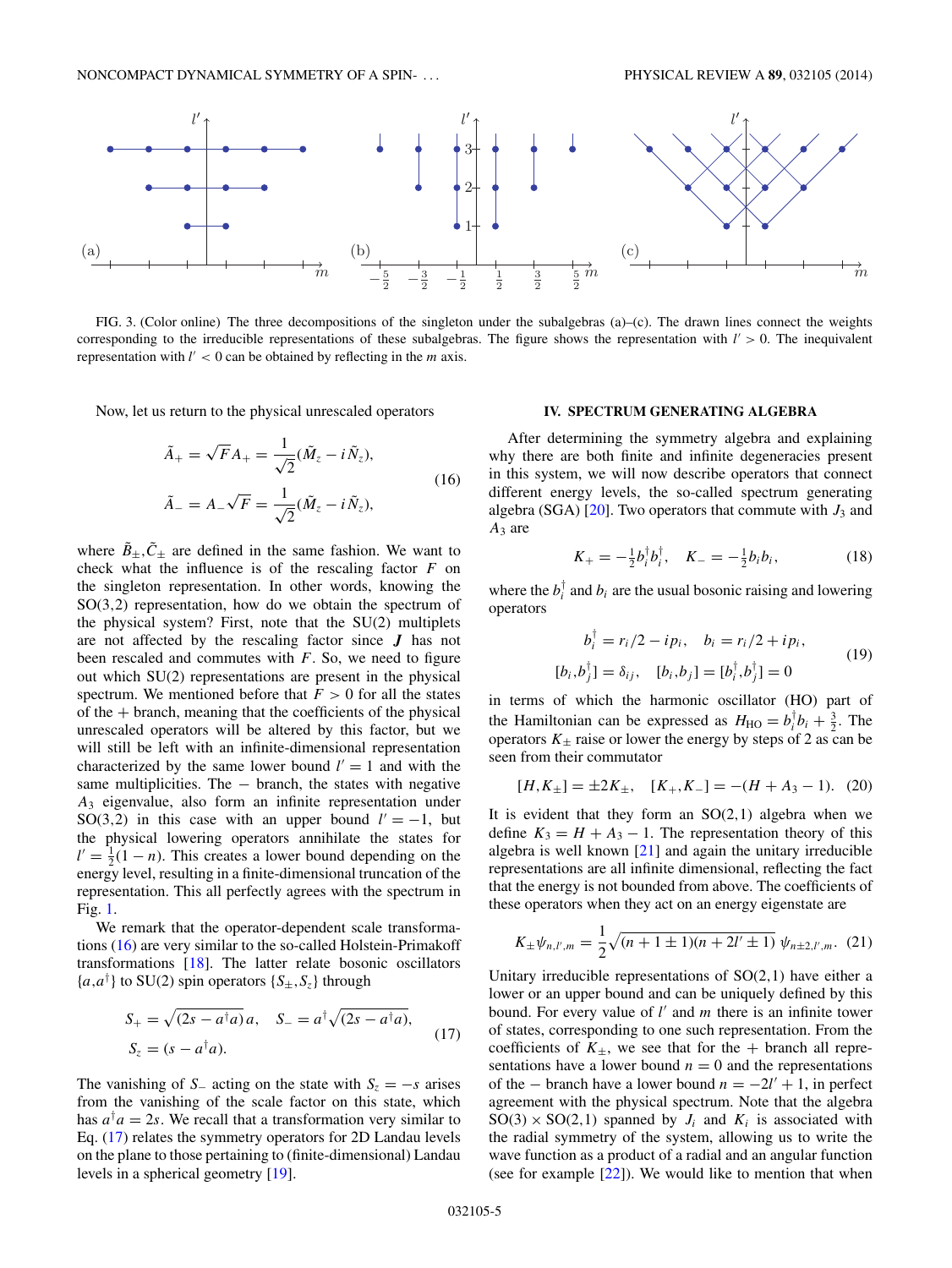<span id="page-6-0"></span>we rescale  $K_{\pm}$  by a factor of  $\sqrt{(H - \frac{1}{2})/F}$ , these operators commute with the symmetry algebra, resulting in a dynamical algebra  $SO(2,1) \times SO(3,2)$ .

We can also construct operators that move between the two branches. Consider  $T_+ = \sum_i b_i^{\dagger} \sigma_i$  and  $T_- = \sum_i b_i \sigma_i$ , in terms of which the Hamiltonian can be expressed as  $H =$  $T_+T_- + \frac{3}{2}$  [\[23\]](#page-7-0). These operators anticommute with *A*<sub>3</sub> and  $map + branch$  states onto  $-$  branch states and vice versa:

$$
T_{+}\psi_{n,l',m} = \sqrt{n+2l'+1} \ \psi_{n+2l'+1,-l',m},
$$
  
\n
$$
T_{-}\psi_{n,l',m} = \sqrt{n} \ \psi_{n+2l'-1,-l',m}.
$$
\n(22)

We have not yet succeeded in extending the SO(3*,*2) symmetry algebra to a complete spectrum generating (super)algebra including both the  $K_{\pm}$  and  $T_{\pm}$  operators.

#### **V. CONCLUSIONS**

We have explicitly constructed the symmetry algebra of a spin-orbit-coupled harmonic oscillator given in [\(1\)](#page-2-0). Aside from the SU(2) symmetry coming from conservation of total angular momentum, we have identified six other operators that commute with  $H$  and are a spin-generalized version of the Runge-Lenz vector. Commuting these symmetry operators results into nonlinear commutation relations, which had to be expected since there are finite and infinite degeneracies in this model. We show that a simple rescaling of the operators leads to linear commutation relations which we recognize as a SO(3*,*2) algebra. The infinite degenerate branches of the spectrum are the singleton representation of SO(3*,*2) and the finite degenerate levels are a truncated version of the singleton. We also identify four operators that connect different energy levels with each other, forming the spectrum generating algebra.

Let us conclude the paper with some further comments. Our results suggest a geometrical picture for 3D Landau levels based on four-dimensional anti de Sitter space (AdS4), whose isometries are precisely SO(3*,*2). We have established that, as far as their quantum orbitals are concerned, particles in the 3D Landau levels experience a geometry that is a radial deformation of AdS4 rather than flat space. We expect that this qualitative observation can be made more precise, for example, in the form of accurate statements about magnetic translations.

Another observation is that choosing a plus sign in front of the  $\mathbf{L} \cdot \boldsymbol{\sigma}$  term in the Hamiltonian does not change much. The degeneracy of the  $-$  branch will be infinite and the  $+$ 

- [1] K. Klitzing, G. Dorda, and M. Pepper, [Phys. Rev. Lett.](http://dx.doi.org/10.1103/PhysRevLett.45.494) **[45](http://dx.doi.org/10.1103/PhysRevLett.45.494)**, [494](http://dx.doi.org/10.1103/PhysRevLett.45.494) [\(1980\)](http://dx.doi.org/10.1103/PhysRevLett.45.494).
- [2] D. C. Tsui, H. L. Stormer, and A. C. Gossard, *[Phys. Rev. Lett.](http://dx.doi.org/10.1103/PhysRevLett.48.1559)* **[48](http://dx.doi.org/10.1103/PhysRevLett.48.1559)**, [1559](http://dx.doi.org/10.1103/PhysRevLett.48.1559) [\(1982\)](http://dx.doi.org/10.1103/PhysRevLett.48.1559).
- [3] R. B. Laughlin, [Phys. Rev. Lett.](http://dx.doi.org/10.1103/PhysRevLett.50.1395) **[50](http://dx.doi.org/10.1103/PhysRevLett.50.1395)**, [1395](http://dx.doi.org/10.1103/PhysRevLett.50.1395) [\(1983\)](http://dx.doi.org/10.1103/PhysRevLett.50.1395).
- [4] M. Z. Hasan and C. L. Kane, [Rev. Mod. Phys.](http://dx.doi.org/10.1103/RevModPhys.82.3045) **[82](http://dx.doi.org/10.1103/RevModPhys.82.3045)**, [3045](http://dx.doi.org/10.1103/RevModPhys.82.3045) [\(2010\)](http://dx.doi.org/10.1103/RevModPhys.82.3045).
- [5] X.-L. Qi and S.-C. Zhang, [Rev. Mod. Phys.](http://dx.doi.org/10.1103/RevModPhys.83.1057) **[83](http://dx.doi.org/10.1103/RevModPhys.83.1057)**, [1057](http://dx.doi.org/10.1103/RevModPhys.83.1057) [\(2011\)](http://dx.doi.org/10.1103/RevModPhys.83.1057).
- [6] B. A. Bernevig and S.-C. Zhang, [Phys. Rev. Lett.](http://dx.doi.org/10.1103/PhysRevLett.96.106802) **[96](http://dx.doi.org/10.1103/PhysRevLett.96.106802)**, [106802](http://dx.doi.org/10.1103/PhysRevLett.96.106802) [\(2006\)](http://dx.doi.org/10.1103/PhysRevLett.96.106802).
- [7] Y. Li and C. Wu, [Phys. Rev. Lett.](http://dx.doi.org/10.1103/PhysRevLett.110.216802) **[110](http://dx.doi.org/10.1103/PhysRevLett.110.216802)**, [216802](http://dx.doi.org/10.1103/PhysRevLett.110.216802) [\(2013\)](http://dx.doi.org/10.1103/PhysRevLett.110.216802).

branch will be finitely degenerate. These two Hamiltonians are supersymmetric partners. One may in  $D = 3$  choose a different spin representation in the Hamiltonian  $H = H_0 \alpha$ **L** · **S**, where  $\alpha$  is a constant. For spin-*s* particles, this gives us  $2s + 1$  branches, of which we can always make one flat by adjusting the coefficient  $\alpha$ . Presumably, that will not change the fundamental structure, but will change the representation content to a corresponding higher spin representation of the group SO(3*,*2).

A final question of interest is to analyze this system in higher dimensions to determine whether a generic hierarchy of symmetries arises similar to what is the case for the ordinary harmonic oscillator.

#### **ACKNOWLEDGMENTS**

We thank J. de Boer and B. Estienne for many helpful discussions. K.S. acknowledges hospitality at Harvard's Physics Department, where part of this work was done. S.H. is supported by the Stichting voor Fundamenteel Onderzoek der Materie (FOM) of the Netherlands.

#### **APPENDIX: COMMUTATION RELATIONS**

As mentioned in the body of the text, the commutation relations of the unrescaled symmetry operators contain nonlinear terms. We will explicitly give the nonzero commutation relations here. The following five commutation relations are linear and are the same as those of SO(3*,*2):

$$
[J_i, J_j] = i\epsilon_{ijk}J_k, \quad [J_i, \tilde{M}_j] = i\epsilon_{ijk}\tilde{M}_k,
$$
  
\n
$$
[J_i, \tilde{N}_j] = i\epsilon_{ijk}\tilde{N}_k, \quad [A_3, \tilde{M}_i] = -i\tilde{N}_i,
$$
  
\n
$$
[A_3, \tilde{N}_i] = i\tilde{M}_i.
$$
\n(A1)

The next three nonzero commutation relations are nonlinear and therefore are not as those of SO(3*,*2):

$$
[\widetilde{M}_i, \widetilde{M}_j] = -i\epsilon_{ijk} J_k \left( H + 3A_3 - \frac{3}{2} \right),
$$
  
\n
$$
[\widetilde{N}_i, \widetilde{N}_j] = -i\epsilon_{ijk} J_k \left( H + 3A_3 - \frac{3}{2} \right),
$$
  
\n
$$
[\widetilde{M}_i, \widetilde{N}_j] = i\delta_{ij} A_0 \left( H + 3A_3 - \frac{3}{2} \right)
$$
  
\n
$$
+ \frac{1}{4} i \delta_{ij} - \frac{i}{2} (J_i J_j + J_j J_i).
$$
 (A2)

- [8] J. Dalibard, F. Gerbier, G. Juzeliūnas, and P. Öhberg, Rev. Mod. Phys. **[83](http://dx.doi.org/10.1103/RevModPhys.83.1523)**, [1523](http://dx.doi.org/10.1103/RevModPhys.83.1523) [\(2011\)](http://dx.doi.org/10.1103/RevModPhys.83.1523).
- [9] B. M. Anderson, G. Juzeliūnas, V. M. Galitski, and I. B. Spielman, [Phys. Rev. Lett.](http://dx.doi.org/10.1103/PhysRevLett.108.235301) **[108](http://dx.doi.org/10.1103/PhysRevLett.108.235301)**, [235301](http://dx.doi.org/10.1103/PhysRevLett.108.235301) [\(2012\)](http://dx.doi.org/10.1103/PhysRevLett.108.235301).
- [10] H. Ui and G. Takeda, [Prog. Theor. Phys.](http://dx.doi.org/10.1143/PTP.72.266) **[72](http://dx.doi.org/10.1143/PTP.72.266)**, [266](http://dx.doi.org/10.1143/PTP.72.266) [\(1984\)](http://dx.doi.org/10.1143/PTP.72.266).
- [11] [A. Cappelli, C. A. Trugenberger, and G. R. Zemba,](http://dx.doi.org/10.1016/0550-3213(93)90660-H) Nucl. Phys. B **[396](http://dx.doi.org/10.1016/0550-3213(93)90660-H)**, [465](http://dx.doi.org/10.1016/0550-3213(93)90660-H) [\(1993\)](http://dx.doi.org/10.1016/0550-3213(93)90660-H).
- [12] M. Flohr and R. Varnhagen, [J. Phys. A: Math. Gen.](http://dx.doi.org/10.1088/0305-4470/27/11/045) **[27](http://dx.doi.org/10.1088/0305-4470/27/11/045)**, [3999](http://dx.doi.org/10.1088/0305-4470/27/11/045) [\(1994\)](http://dx.doi.org/10.1088/0305-4470/27/11/045).
- [13] B. Estienne, S. M. Haaker, and K. Schoutens, [New J. Phys.](http://dx.doi.org/10.1088/1367-2630/13/4/045012) **[13](http://dx.doi.org/10.1088/1367-2630/13/4/045012)**, [045012](http://dx.doi.org/10.1088/1367-2630/13/4/045012) [\(2011\)](http://dx.doi.org/10.1088/1367-2630/13/4/045012).